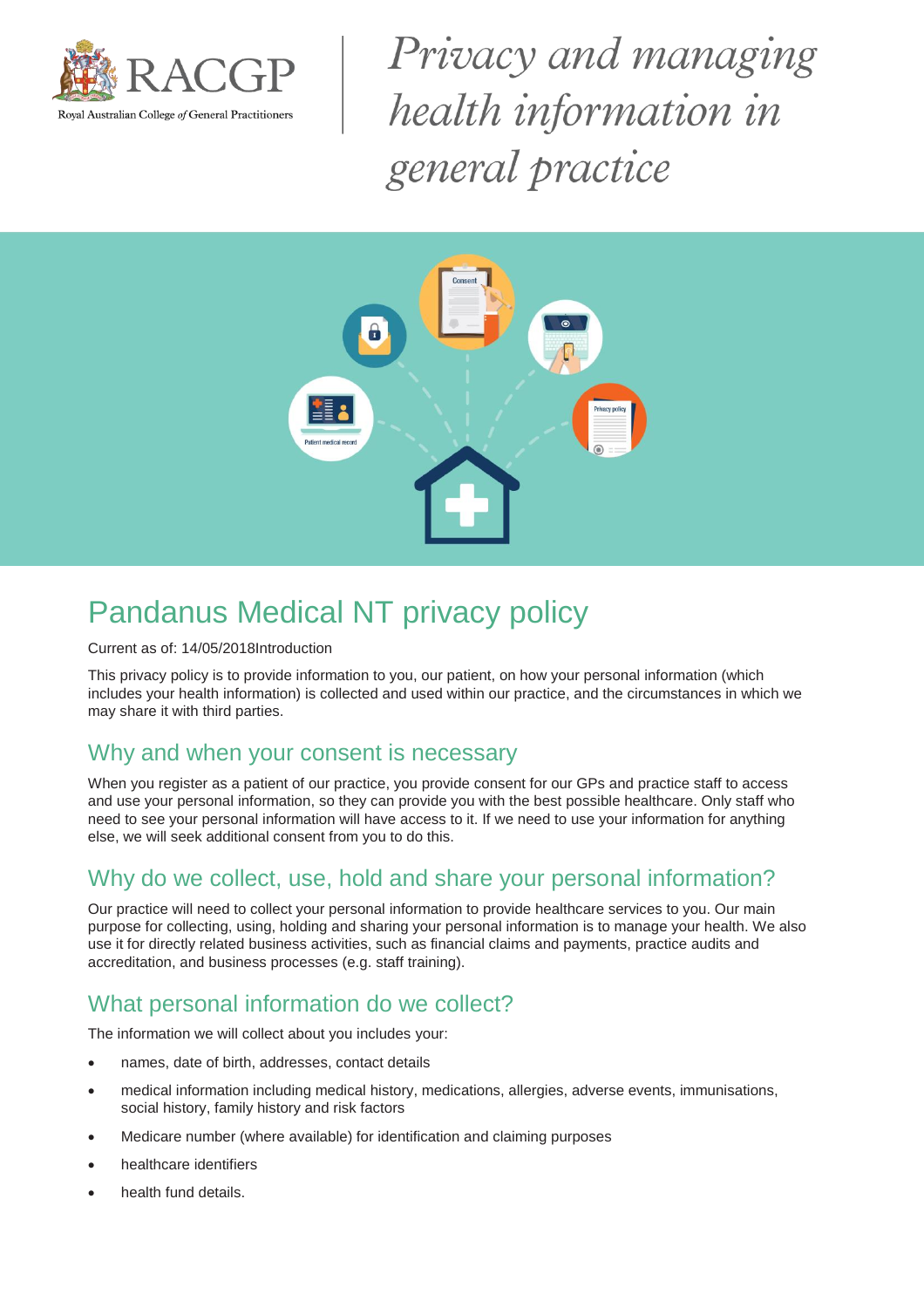### Dealing with us anonymously

You have the right to deal with us anonymously or under a pseudonym unless it is impracticable for us to do so or unless we are required or authorised by law to only deal with identified individuals.

#### How do we collect your personal information?

Our practice may collect your personal information in several different ways.

- 1. When you make your first appointment our practice staff will collect your personal and demographic information via your registration.
- 2. During the course of providing medical services, we may collect further personal information.
- 3. We may also collect your personal information when you visit our website, send us an email or SMS, telephone us, make an online appointment or communicate with us using social media.
- 4. In some circumstances personal information may also be collected from other sources. Often this is because it is not practical or reasonable to collect it from you directly. This may include information from:
	- your guardian or responsible person
	- other involved healthcare providers, such as specialists, allied health professionals, hospitals, community health services and pathology and diagnostic imaging services
	- your health fund, Medicare, or the Department of Veterans' Affairs (as necessary).

### When, why and with whom do we share your personal information?

We sometimes share your personal information:

- with third parties who work with our practice for business purposes, such as accreditation agencies or information technology providers – these third parties are required to comply with APPs and this policy
- with other healthcare providers
- when it is required or authorised by law (e.g. court subpoenas)
- when it is necessary to lessen or prevent a serious threat to a patient's life, health or safety or public health or safety, or it is impractical to obtain the patient's consent
- to assist in locating a missing person
- to establish, exercise or defend an equitable claim
- for the purpose of confidential dispute resolution process
- when there is a statutory requirement to share certain personal information (e.g. some diseases require mandatory notification)
- during the course of providing medical services, through ETP, My Health Record (e.g. via Shared Health Summary, Event Summary).

Only people who need to access your information will be able to do so. Other than in the course of providing medical services or as otherwise described in this policy, our practice will not share personal information with any third party without your consent.

We will not share your personal information with anyone outside Australia (unless under exceptional circumstances that are permitted by law) without your consent.

Our practice will not use your personal information for marketing any of our goods or services directly to you without your express consent. If you do consent, you may opt out of direct marketing at any time by notifying our practice in writing.

# How do we store and protect your personal information?

Your personal information may be stored at our practice in various forms.

Our practice stores all personal information securely.